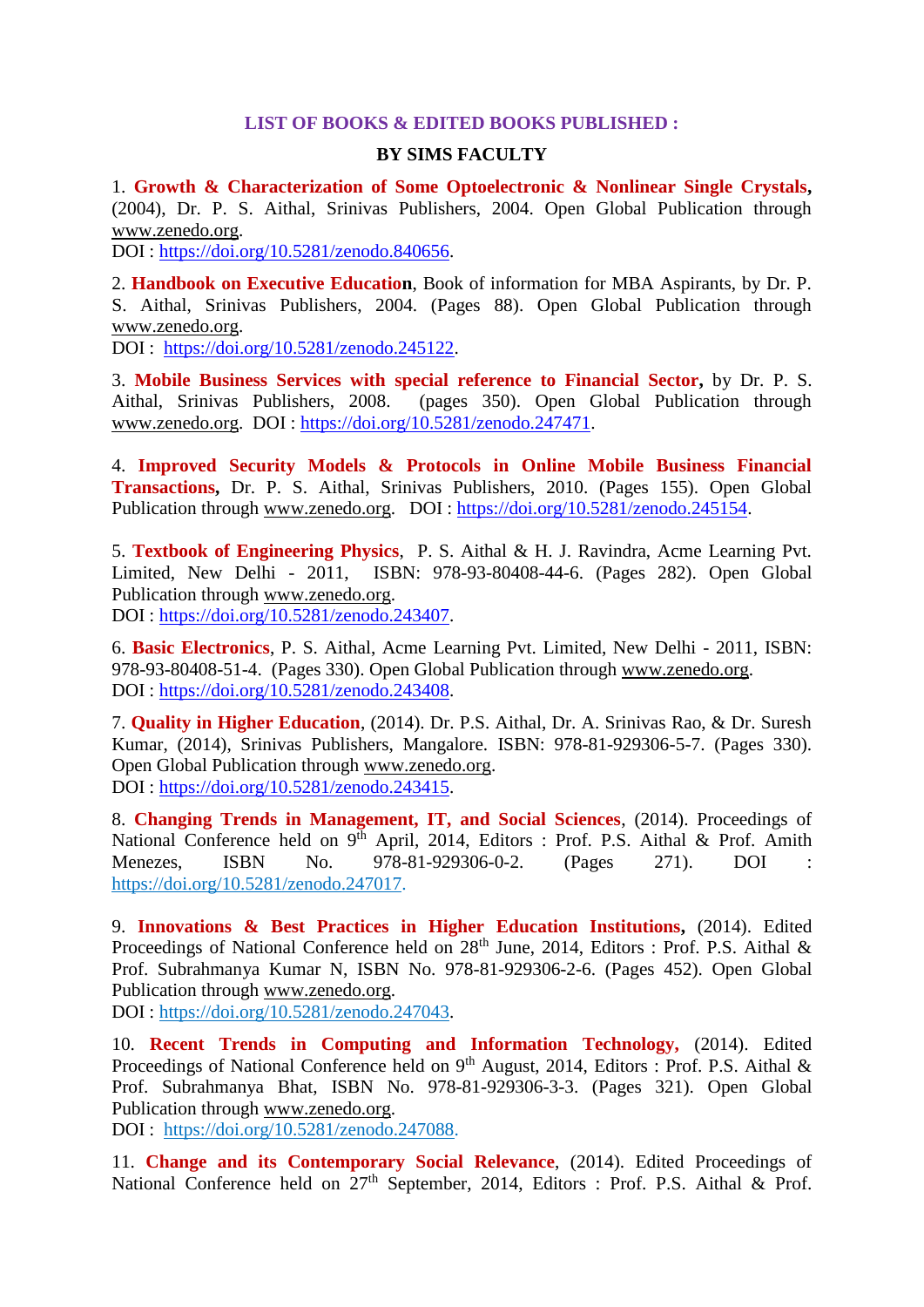Pradeep M.D., ISBN No. 978-81-929306-1-9. (Pages 621). Open Global Publication through [www.zenedo.org.](http://www.zenedo.org/)

12. **Textbook of Physics – Simplified,** Vol. I for 11<sup>th</sup> Standard, by Dr. P. S. Aithal, Srinivas Publishers, 2014. Open Global Publication through [www.zenedo.org.](http://www.zenedo.org/) DOI : [https://doi.org/10.5281/zenodo.244201.](https://doi.org/10.5281/zenodo.244201)

13. **Textbook of Physics – Simplified,** Vol. II for 12<sup>th</sup> Standard, by Dr. P. S. Aithal, Srinivas Publishers, 2014. (Pages 424). Open Global Publication through [www.zenedo.org.](http://www.zenedo.org/) DOI : [https://doi.org/10.5281/zenodo.245489.](https://doi.org/10.5281/zenodo.245489)

14. **Textbook on Computer Applications in Management** (2015). Dr. P. S. Aithal, Srinivas Publishers, 2015. (Pages 393). Open Global Publication through [www.zenedo.org.](http://www.zenedo.org/) DOI : [https://doi.org/10.5281/zenodo.243410.](https://doi.org/10.5281/zenodo.243410)

15. **Self-Study Report of Srinivas Institute of Management Studies** (2015). Institutional Progress Report Prepared by Dr. P. S. Aithal, & Dr. Suresh Kumar, Srinivas Publishers, 2015. (Pages 401). Open Global Publication through [www.zenedo.org.](http://www.zenedo.org/) DOI : [https://doi.org/10.5281/zenodo.246885.](https://doi.org/10.5281/zenodo.246885)

16. **E-Learning, E-Business and E-Governance,** (2015). Proceedings of National Conference held on 24<sup>th</sup> January, 2015, Editors : Prof. P. S. Aithal & Prof. Amith Menezes, ISBN No. 978-81-929306-4-0. (Pages 142). Open Global Publication through [www.zenedo.org.](http://www.zenedo.org/)

DOI : [https://doi.org/10.5281/zenodo.437883.](https://doi.org/10.5281/zenodo.437883)

17. **Recent Advances in IT, Management and Social Sciences**, (2015). Edited Proceedings of National Conference, April, 2015, Editors : Prof. P. S. Aithal & Prof. Subrahmanya Kumar N, ISBN No. 978-81-929306-6-4. (Pages 990). Open Global Publication through [www.zenedo.org.](http://www.zenedo.org/)

DOI : [https://doi.org/10.5281/zenodo.247291.](https://doi.org/10.5281/zenodo.247291)

18. **Innovative Practices in IT, Management, Education, & Social Sciences,** (2015). Edited Proceedings of National Conference October 2015, Editors : Dr. P. S. Aithal, Prof. Amith D. M. & Prof. Priti Jeevan, ISBN No. 978-81-929306-8-8. (Pages 446). Open Global Publication through [www.zenedo.org.](http://www.zenedo.org/)

DOI : [https://doi.org/10.5281/zenodo.247324.](https://doi.org/10.5281/zenodo.247324)

19. **Recent Trends in IT, Management, Education, & Social Sciences,** (2015). Edited Proceedings of National Conference, December 2015, Editors : Dr. P. S. Aithal, Prof. Amith D. M. & Prof. Priti Jeevan, ISBN No. 978-81-929306-7-1. (Pages 457). Open Global Publication through [www.zenedo.org.](http://www.zenedo.org/)

DOI : [https://doi.org/10.5281/zenodo.247340.](https://doi.org/10.5281/zenodo.247340)

20. **Business Law** (2016). (All in one college scanner) - Mrs. Pavithra Kumari, United Publishing Agencies – Year, 2016.

21. **Curriculum Design and Development for Student centric Learning,** (2016). Edited Proceedings of National Conference, March 2016, Editors : Dr. P. S. Aithal & Dr. Suresh Kumar, Srinivas Publishers, ISBN No. 978-81-929306-9-5. (Pages 395). Open Global Publication through [www.zenedo.org.](http://www.zenedo.org/)

DOI : [https://doi.org/10.5281/zenodo.247365.](https://doi.org/10.5281/zenodo.247365)

22. **Changing Perspectives of Management, IT, and Social Sciences in the Contemporary Environment**, (2016). Proceedings of National Conference, May 2016,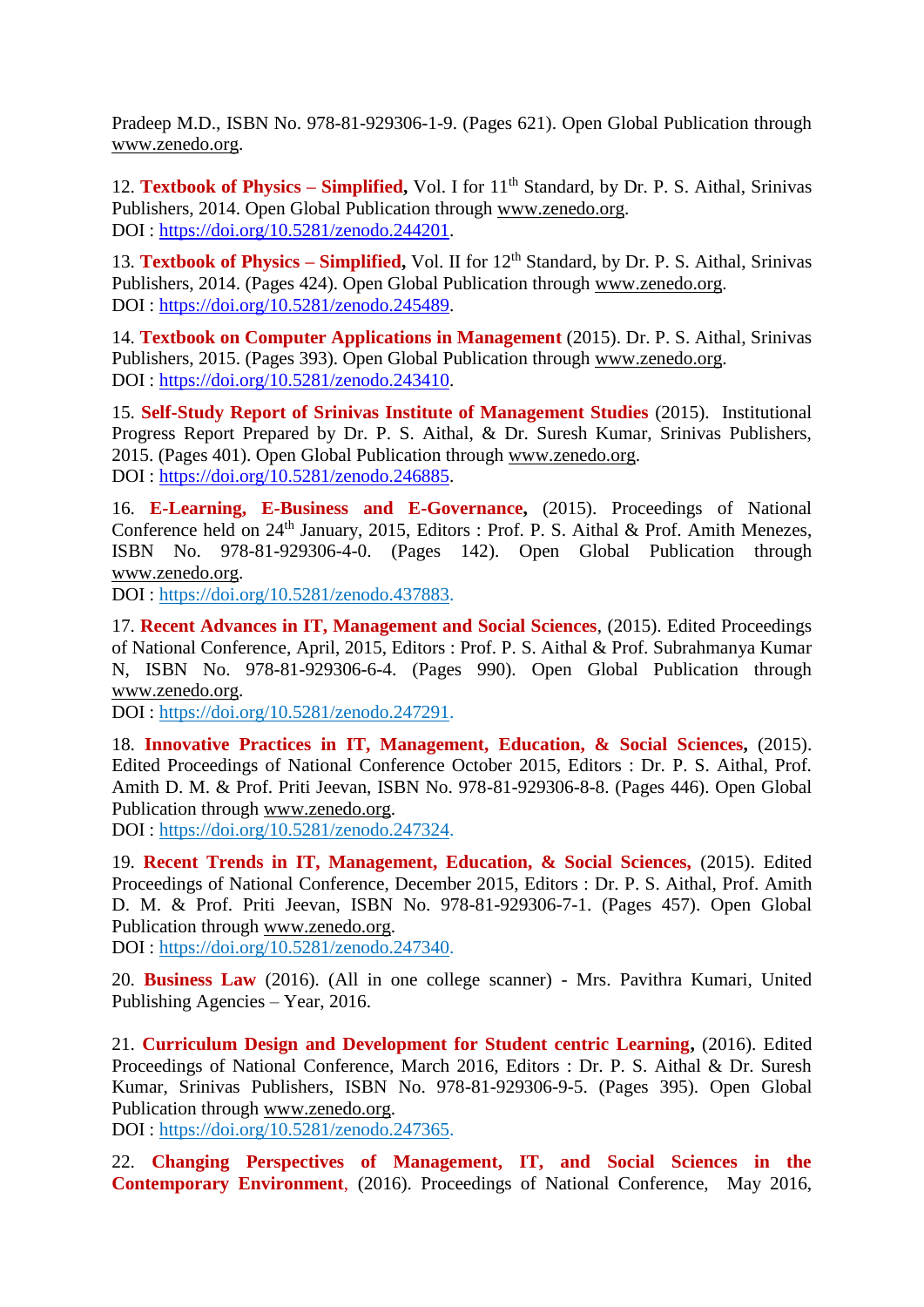Editors : Dr. P. S. Aithal, Prof. Shailashri & Prof. Anumesh K, ISBN No. 978-93-5265-653- 0, (Pages 923). Open Global Publication through [www.zenedo.org.](http://www.zenedo.org/) DOI : [https://doi.org/10.5281/zenodo.247389.](https://doi.org/10.5281/zenodo.247389)

23. **Innovations and Transformations in Banking, Management, IT, Education and Social Sciences**, (2016). Proceedings of National Conference –August 2016, Editors : Dr. P. S. Aithal, Prof. Amith D. M. & Prof. Priti Jeevan, ISBN No. 978-93-5265-656-1. (Pages 847). Open Global Publication through [www.zenedo.org.](http://www.zenedo.org/) DOI: [https://doi.org/10.5281/zenodo.247392.](https://doi.org/10.5281/zenodo.247392)

24. **Current Developments in Computer Science & its Impact on Management, Social**  Sciences and Education, (2016). November 2016, Editors : Dr. P.S. Aithal, Prof. P. Pai & Prof. Subramanya Bhat, ISBN No. 978-93-5265-655-4. (Pages 395). Open Global Publication through [www.zenedo.org.](http://www.zenedo.org/)

DOI : [https://doi.org/10.5281/zenodo.259327.](https://doi.org/10.5281/zenodo.259327)

25. **Health and Safety Management – Safety First is Safety Always,** (2016). Mr. Pradeep M.D. –ISBN No.978-3-659-94830-5 - LAP LAMBERT Academic Publishing Germany – Year, 2016.

26. **Reinventing Opportunities in Management, IT and Social Sciences**, (2017). Proceedings of National Conference - Manegma 2017, March 2017, Editors : Dr. P. S. Aithal, Priti Jeevan, ISBN No. 978-93-5268-756-5, (Pages 559). Open Global Publication through [www.zenedo.org.](http://www.zenedo.org/) DOI : [http://doi.org/10.5281/zenodo.840605.](http://doi.org/10.5281/zenodo.840605)

27. **Emerging Trends in Educational Innovations**, (2017). Proceedings of National Conference, June 2017, Editors : Dr. P. S. Aithal, & Dr. Suresh Kumar P. M., ISBN No. 978- 93-5279-403-4, Srinivas Publication. (Pages 338). Open Global Publication through [www.zenedo.org.](http://www.zenedo.org/)

DOI : [http://doi.org/10.5281/zenodo.848152.](http://doi.org/10.5281/zenodo.848152)

28. **Implications of Research in Banking & Management,** (2017). Proceedings of National Conference on Implications of Research in Banking, Management, IT, Education and Social Sciences, held on 18 -19, August 2017, Editors : Dr. P. S. Aithal, & Prof. Amith Menezes, **ISBN No.:** 978-93-5281-474-9, Srinivas Publication. (Pages 325). Open Global Publication through [www.zenedo.org.](http://www.zenedo.org/) DOI : [http://doi.org/10.5281/zenodo.1243812.](http://doi.org/10.5281/zenodo.1243812)

29. **Balancing Human Work Life**, (2017). Proceedings of National Conference held on 30th October 2017, Editors : Dr. P S Aithal and Laveena D., **ISBN No. :** 978-93-5291-481-4, Srinivas Publication. (Pages 301). Open Global Publication through [www.zenedo.org.](http://www.zenedo.org/) DOI : [http://doi.org/10.5281/zenodo.1243791.](http://doi.org/10.5281/zenodo.1243791)

30. **Innovations and Implications in IT**, (2017) - Proceedings of National Conference on Innovations and Implications in Information Technology, Management, Social Sciences and Education. December 22-23, 2017, Editors – Dr. P. S. Aithal, & Prof. Subhramanya Bhat, **ISBN No. :** 978-93-5300-723-2, Srinivas Publication. (Pages 531). Open Global Publication through [www.zenedo.org.](http://www.zenedo.org/)

DOI : [http://doi.org/10.5281/zenodo.1243704.](http://doi.org/10.5281/zenodo.1243704)